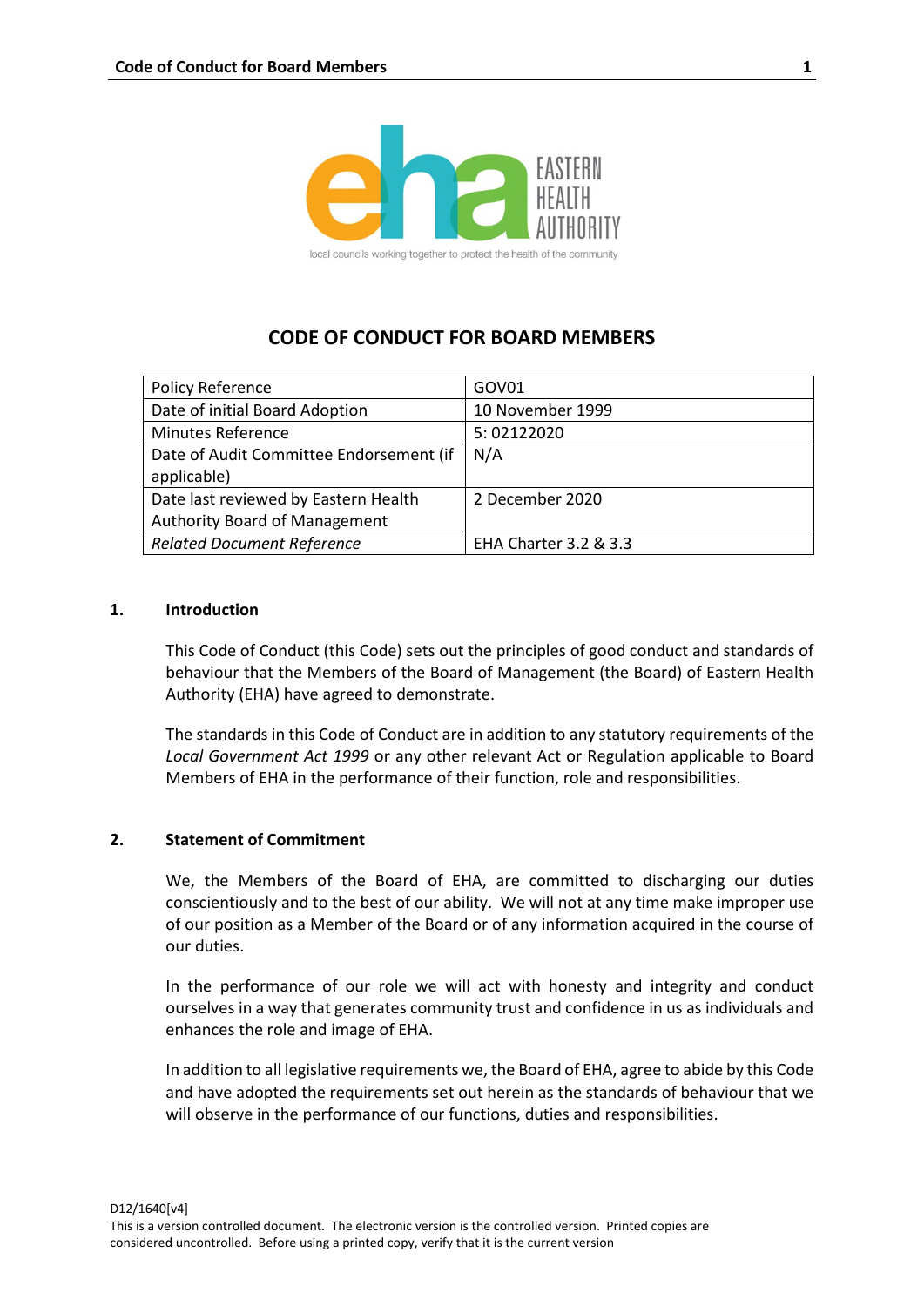# **3. Principles of this Code of Conduct**

As Members of the Board of EHA we will –

# **3.1 Role of a Board Member**

- show commitment and discharge our duties conscientiously and to the best of our ability
- act in a fair, honest and proper manner and according to the law
- act with reasonable care and be diligent in the performance of our functions, duties and responsibilities
- act in good faith and not for improper or ulterior motives
- have due regard to the laws dealing with conflict of interest in relation to all our duties and behaviours and exercise the highest level of integrity expected of people holding public office
- not misuse our positions to gain an advantage for ourselves or others or to cause detriment to EHA
- at all times behave in a manner that maintains and enhances the image of EHA and/or does not reflect adversely on EHA
- be impartial in reaching decisions and accept the responsibilities associated with those decisions.

# **3.2 Relationships**

- act in a reasonable, just and non-discriminatory manner when dealing with people
- seek to achieve a team approach when dealing with the employees of EHA and an environment of mutual respect and trust
- treat staff of EHA with respect for and acceptance of their different roles in achieving EHA's objectives
- seek to establish a working relationship with fellow Members of the Board of EHA that recognises and respects the diversity of opinion and seeks to achieve the best possible outcomes for the community
- in our dealings with other Members of the Board of EHA and with the employees of EHA, ensure that our behaviour is not and cannot be interpreted to constitute bullying or harassment
- ensure that we uphold the values of EHA in all interactions.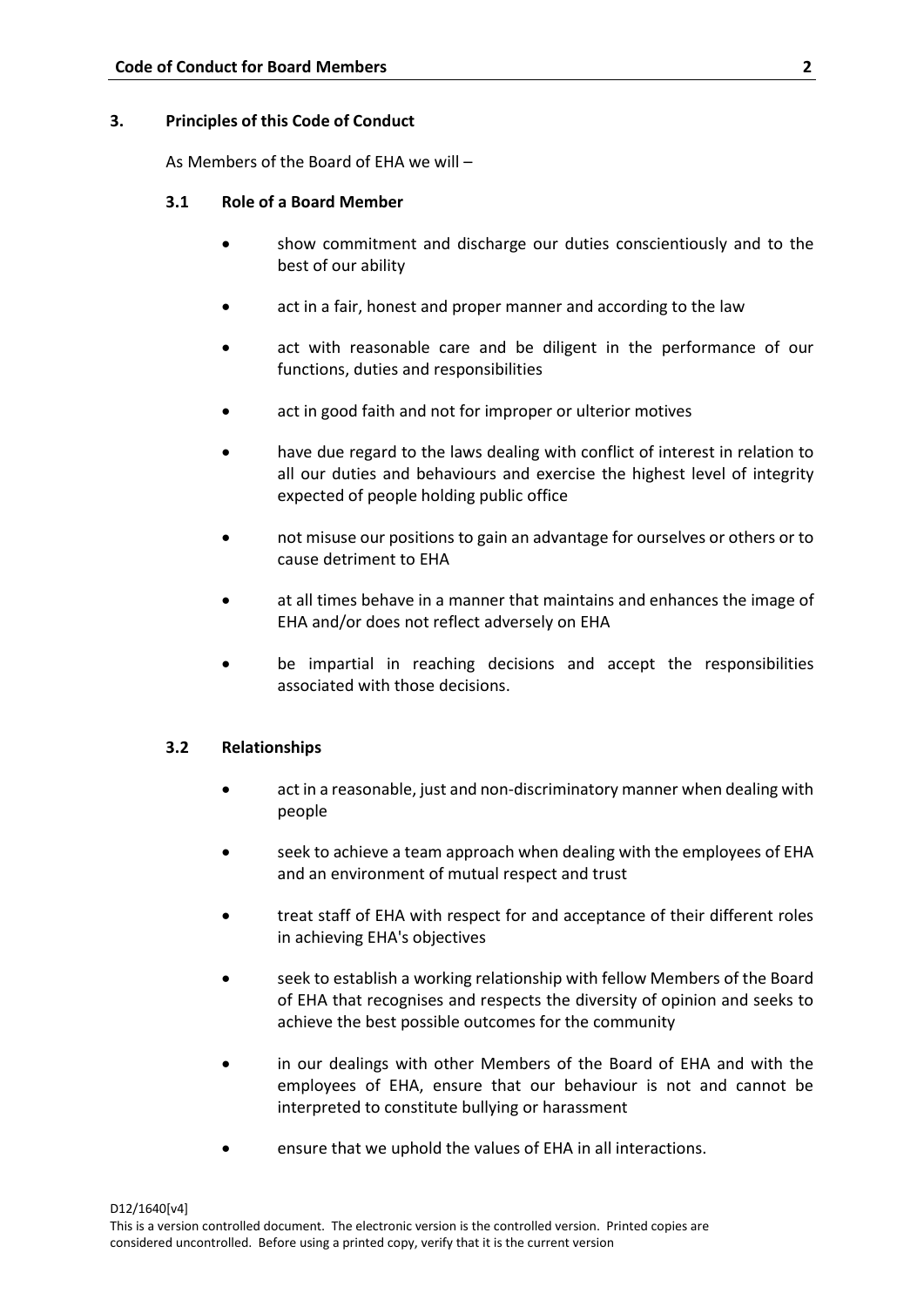#### **3.3 Information**

- not use information obtained as a result of our position as a Member of the Board of EHA for any purpose other than that required to fulfil our roles and responsibilities as a Member of the Board
- respect and maintain confidentiality, and not at any time release to any person or organisation any documents or information that the Board of EHA has resolved be kept confidential, that have otherwise been delivered to us as a member of the Board with an indication that they are confidential or that we ought reasonably know are confidential and/or ought to be kept confidential.

### **3.4 Communication**

- be fair and honest in our dealings with individuals and organisations and behave in a manner that facilitates constructive communication between the Board of EHA and the community
- when making comments to the media, state clearly that we are expressing our personal opinion and not that of EHA (unless a Member of the Board is authorised by the CEO to speak on its behalf)
- when making personal comments, show respect for decisions of EHA, other Members of the Board and employees of EHA
- in our dealings with other Members of the Board, employees of EHA and the community, endeavour to ensure that our communication, written or verbal (or otherwise), is not offensive to any person or otherwise defamatory.

### **4. Complaints**

A complaint about the behaviour of a Member of the Board under this Code will be investigated and appropriate action taken to ensure the complaint is addressed and to reduce the likelihood of further breaches of this Code occurring. EHA has adopted a procedure for handling such complaints. (Attached to this policy)

Any person who believes a breach of this Code of Conduct may have occurred is encouraged to bring details to the attention of the Chief Executive Officer of EHA via telephone (8132 3600) or e-mail [\(mlivori@eha.sa.gov.au\)](mailto:mlivori@eha.sa.gov.au).

A disclosure of public interest information can be made in accordance with EHA's Public Interest Disclosure Procedure.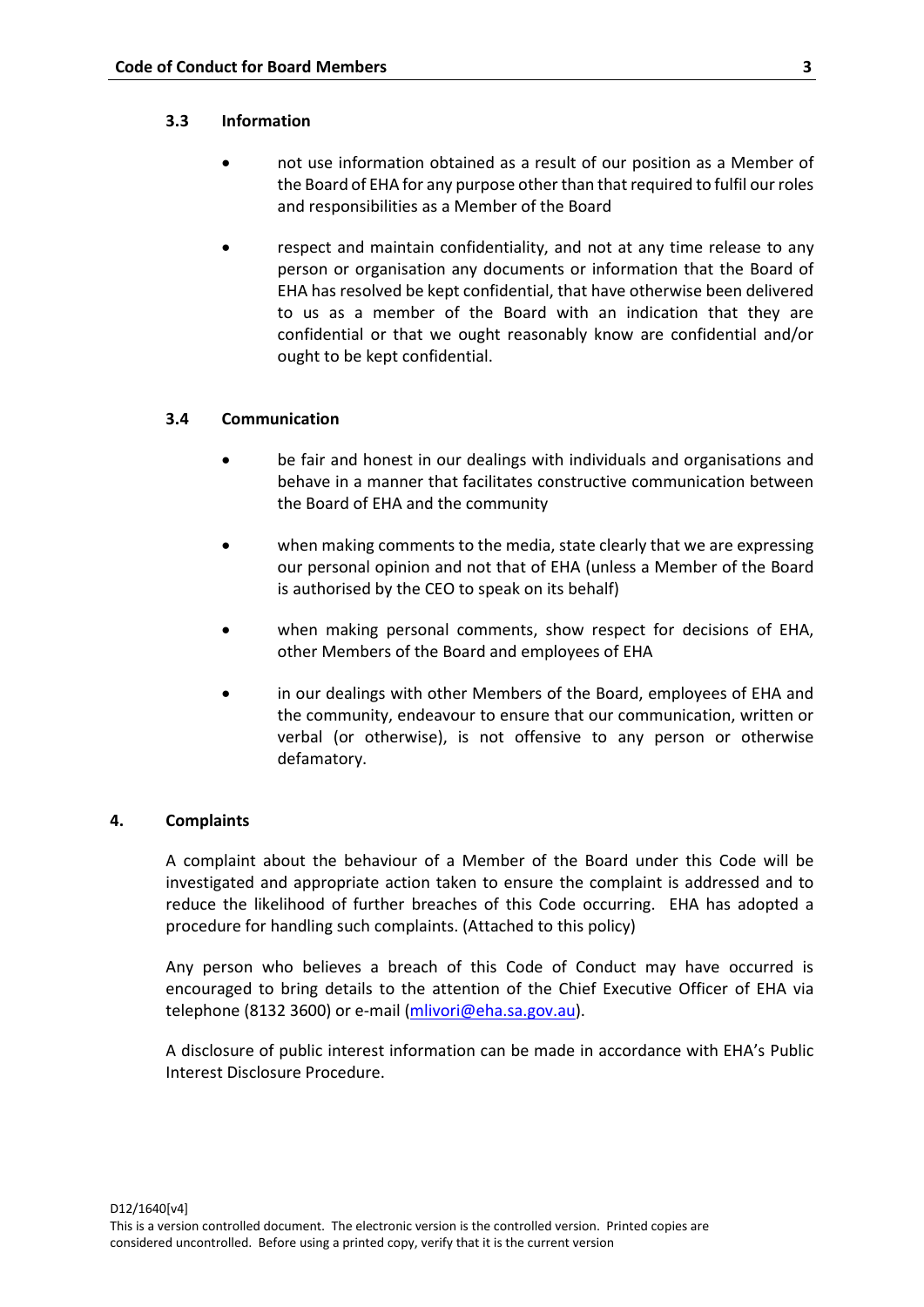# **5. Further Information**

The public may inspect this Code on EHA's website (www.eha.sa.gov.au) and at the principal office of EHA at 101 Payneham Road, St Peters.

Any queries in relation to this Code can be directed to the Chief Executive Officer of EHA via telephone (8132 3600) or e-mail [\(mlivori@eha.sa.gov.au\)](mailto:mlivori@eha.sa.gov.au).

### **6. Statement of Adoption and Review**

This Code of Conduct was adopted on 10 November 1999 and will be reviewed periodically.

EHA may at any time alter this Code or substitute a new Code of Conduct.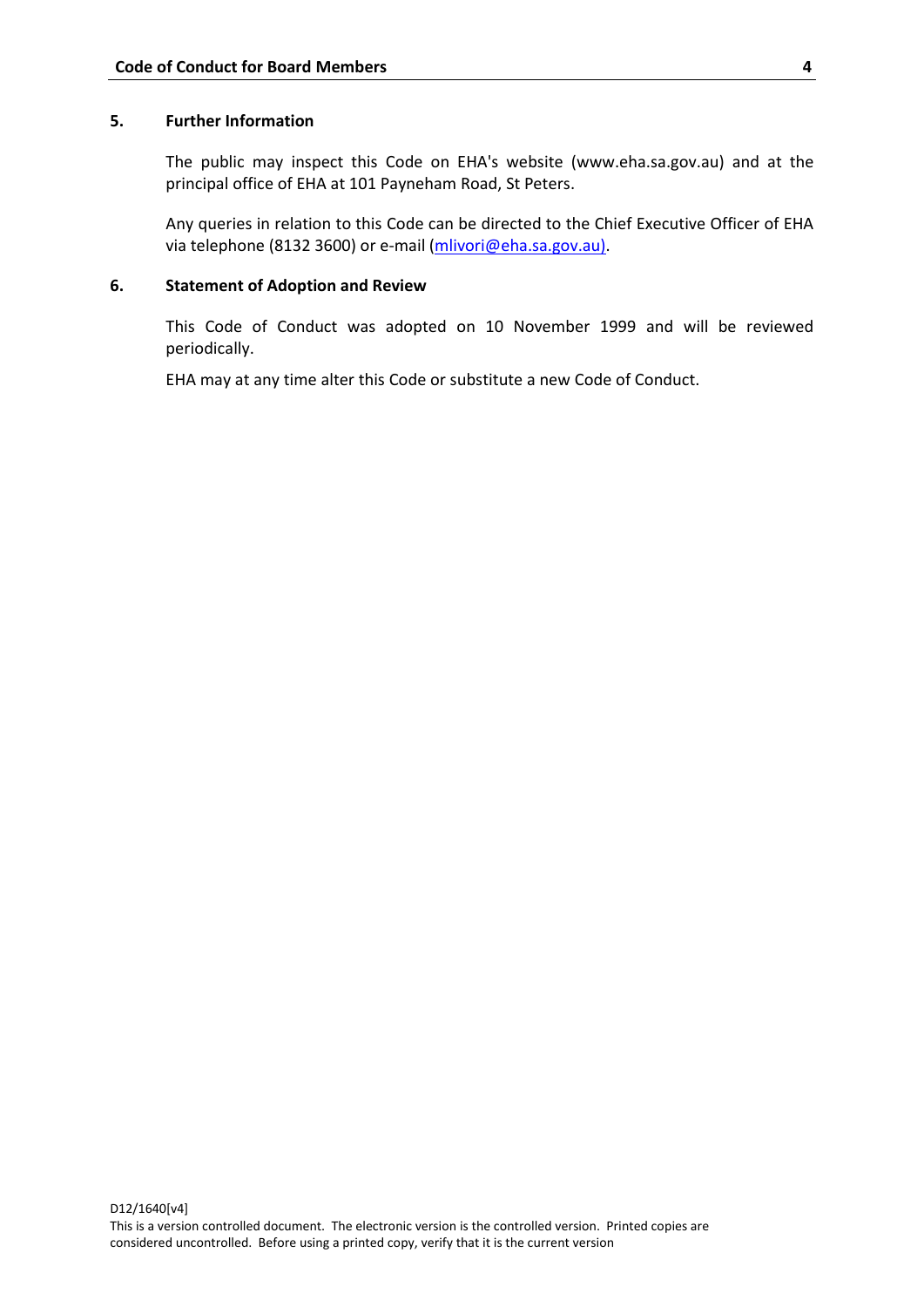

# **EASTERN HEALTH AUTHORITY BOARD MEMBER COMPLAINTS HANDLING PROCEDURE**

| Procedure Reference            | GOVP03                |
|--------------------------------|-----------------------|
| Date of initial Board Adoption | 10 November 1999      |
| <b>Minutes Reference</b>       | 5:02122020            |
| Date of Audit Committee        | N/A                   |
| endorsement (if applicable)    |                       |
| Date last reviewed by Eastern  | 2 December 2020       |
| Health Authority Board of      |                       |
| Management                     |                       |
| Applicable legislation         | EHA Charter 3.2 & 3.3 |

#### **1. Introduction**

Eastern Health Authority (EHA) has adopted a Code of Conduct for Board Members. The Code of Conduct sets out the principles of good conduct and standards of behaviour that the Members of the Board of EHA (the Board) have agreed to demonstrate. The standards in the Code of Conduct are in addition to any statutory requirements of the *Local Government Act 1999* or any other relevant Act or Regulation applicable to Board Members in the performance of their function, role and responsibilities.

This procedure sets out the procedure that will be followed by EHA if a complaint is made under the Code of Conduct.

This procedure is in addition to the Public Interest Disclosure Procedure adopted by EHA which may apply to a complaint made under the Code of Conduct (the Code). In circumstances where the public interest disclosure procedure applies, if there is any inconsistency between this procedure and the Public Interest Disclosure Procedure, the latter will prevail to the extent of the inconsistency.

#### **2. Behaviour Contrary to the Code of Conduct**

EHA is committed to supporting members in complying with the Code and to investigating and addressing any complaints made relating to the Code.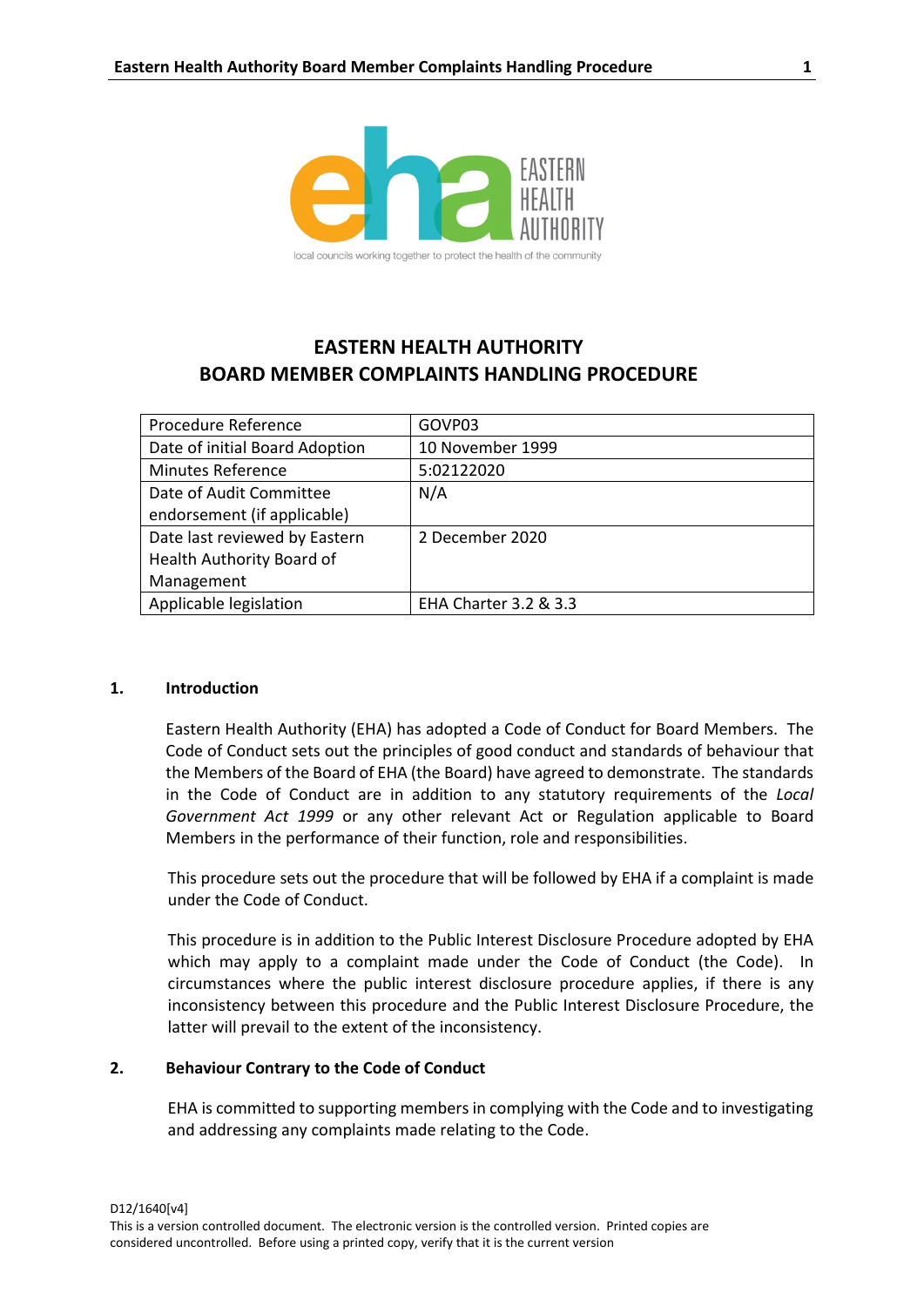### **3. Complaint Handling Process**

### **3.1 Making a Complaint**

A complaint made by any person that relates to an alleged breach of the Code must:

- be made in writing;
- identify the provision(s) of the Code which it alleges have been breached and provide all available evidence that supports the allegation(s) of the breach; and
- be delivered to the Chief Executive Officer of EHA (the CEO) (which includes any person acting in the Office of CEO).

Receipt of the complaint will be acknowledged to the complainant within 3 days of receiving the complaint where practicable.

# **3.2 Disclosure of complaint**

The Member of the Board who is the subject of the complaint will be notified within 3 days of receipt of the complaint and of its substance, unless the complaint is referred to the Office for Public Integrity in accordance with the Independent Commissioner Against Corruption's *Directions and Guidelines for Public Officers* or it is otherwise not possible or practicable to do so.

The complaint will be treated with strict confidentiality as permitted or required by law until such time as it has been fully investigated and finally determined.

The complainant will be informed that he or she must also observe confidentiality with respect to the complaint.

On receipt of a complaint the CEO must bring the fact of the complaint (but not the detail of the allegations) to the attention of the Board as soon as possible.

# **3.3 Assessment of Complaint**

The CEO will consider whether the complaint raises a potential issue of:

- corruption in public administration;
- serious or systemic 'misconduct in public administration'; or
- serious or systemic maladministration in public administration,

(as those terms are defined in the *Independent Commissioner Against Corruption Act 2012*).

If the complaint is required to be reported to the Office for Public Integrity it will reported in accordance with the Independent Commissioner Against Corruption's *Directions and*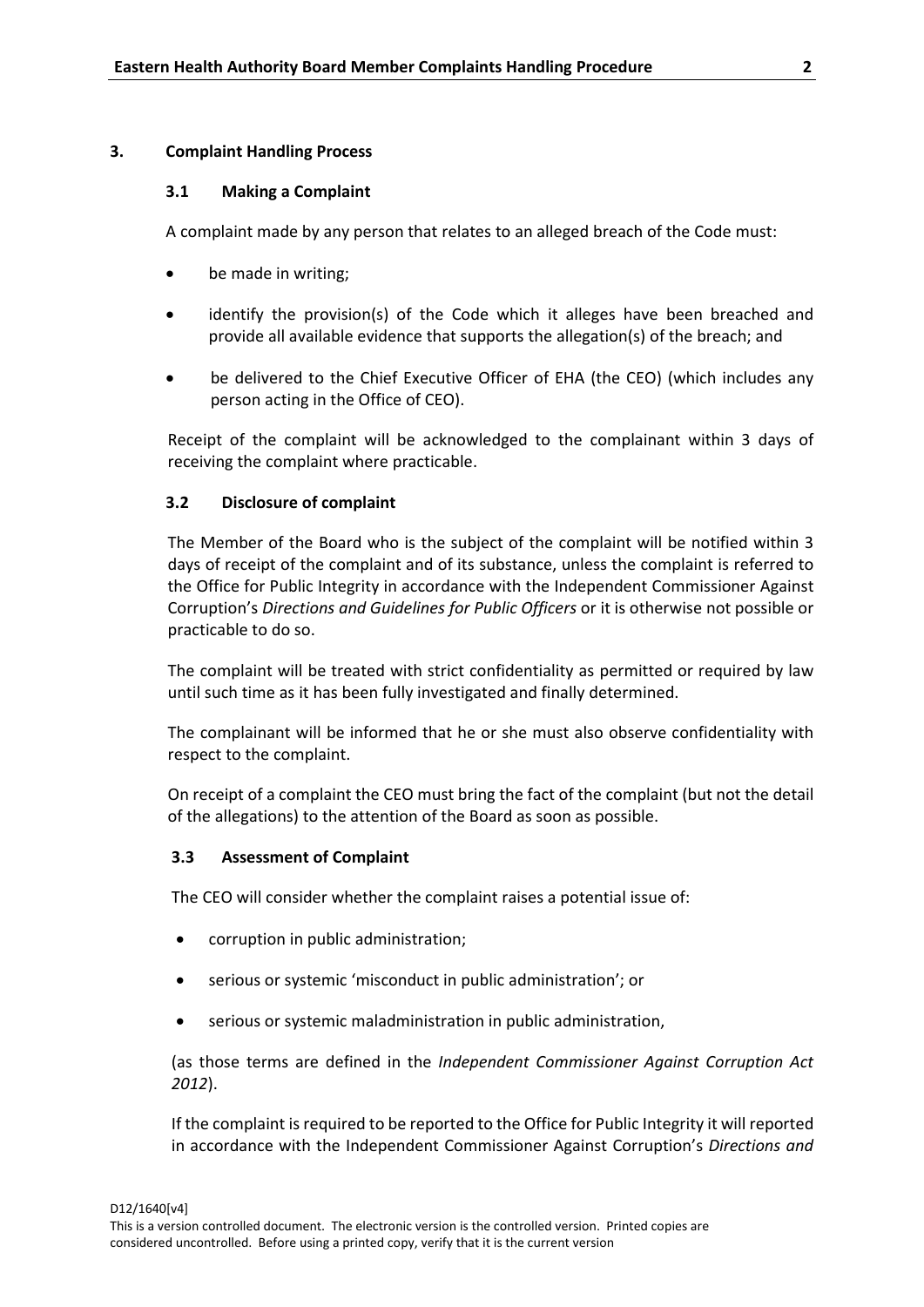*Guidelines for Public Officers*. An investigation of the complaint under this procedure will only occur with the concurrence of the Independent Commissioner Against Corruption.

# **3.4 Investigation of Complaint by an Investigator**

The CEO will cause an investigation of a complaint alleging a breach of the Code by appointing a person or body to conduct the investigation on EHA's behalf.

- 3.4.1 The investigator may determine that no further action should be taken with respect to the complaint where the investigator considers that the complaint is trivial, frivolous or vexatious. In this case the investigator will prepare a report to that effect and provide it to the CEO.
- 3.4.2 If the investigator considers an investigation of the complaint is appropriate, the investigator will ensure that:
	- 3.4.2.1 the investigation will be a thorough and balanced assessment of the available evidence regarding the alleged breach, the relevant circumstances prevailing at the time of the alleged breached and any other factors deemed relevant to making a fair and reasonable judgement about the matter;
	- 3.4.2.2 the Board Member who is the subject of the complaint will be provided with a reasonable opportunity to respond to and make submissions on the allegations to the investigator;
	- 3.4.2.3 the investigator must take all reasonable steps to ensure a written report is provided to EHA on the investigation undertaken within fourteen days of receiving submissions from the complainant and the Board Member who is the subject of the complaint, or such longer period as the Board may determine;
	- 3.4.2.4 if the investigator forms the view that additional time will be needed to conclude the investigation and finalise the report the investigator should bring this to the attention of EHA at the earliest convenience, but at the very least, before the expiration of the fourteen day timeframe; and
	- 3.4.2.5 after receipt of the final report from the investigator, EHA must provide to the Board Member who is the subject of the complaint and to the complainant, a copy of the investigation report on a confidentiality basis.

# **3.5 Determination of Complaint**

3.5.1 The final report of the investigator will be presented at a meeting of EHA in confidence (ie public excluded), subject to Section 90(3) of the *Local Government Act 1999* being satisfied. If the matter will be considered in confidence, then the Board can resolve to make an order of confidentiality in respect of the final report. Exceptions to the order regarding confidentiality should provide for:

D12/1640[v4]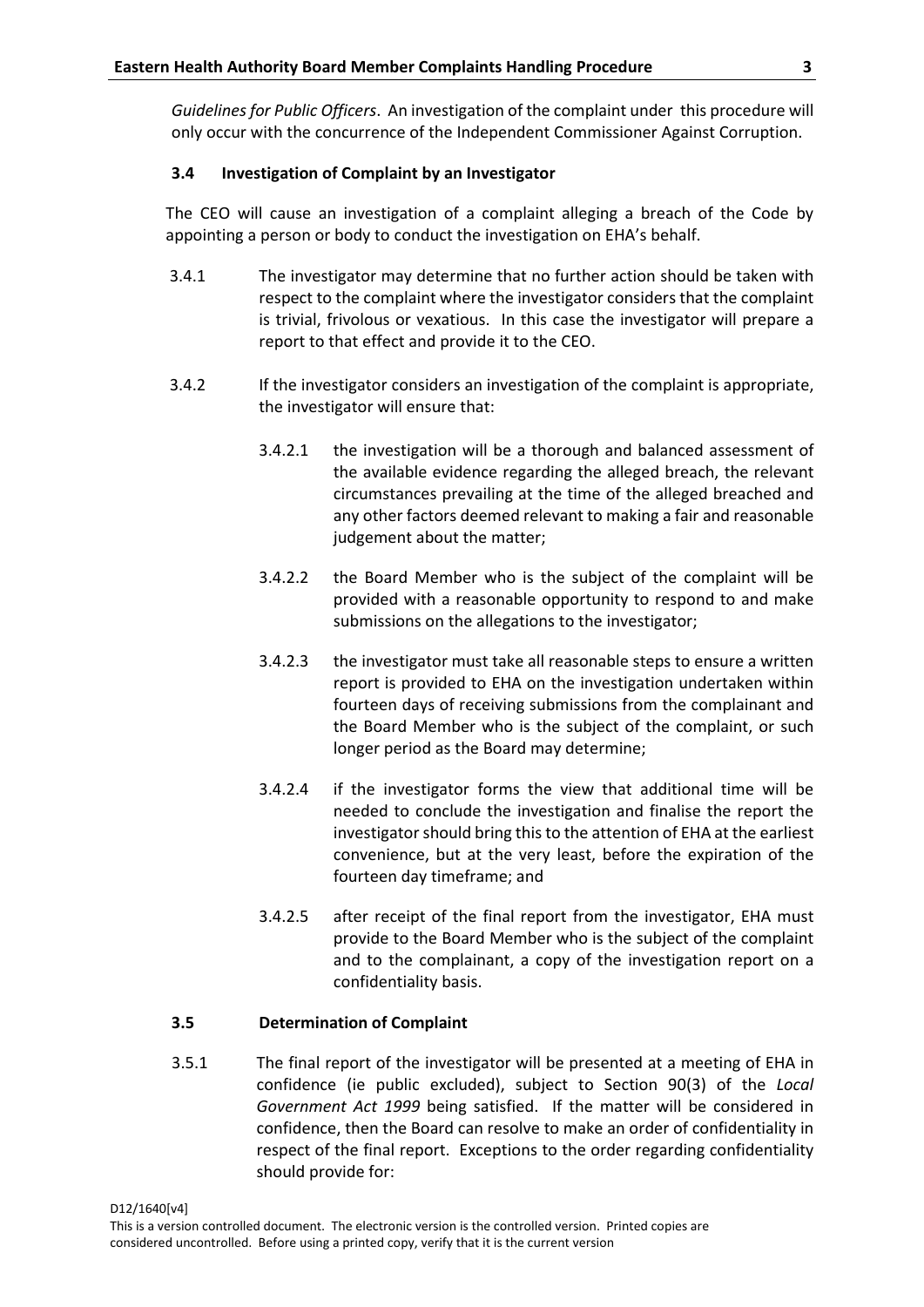- (a) the provision of the final report and Board's decision in respect of the complaint to both the Board Member the subject of the complaint and the complainant; and
- (b) if relevant, for the purpose of clause 3.5.4.5.
- 3.5.2 If the final report recommends the application of a penalty or a sanction, the Board Member, the subject of the complaint, will be provided with a reasonable opportunity to make submissions on the proposed penalty or sanction. Such submissions must be taken into account by the Board when determining the penalty or sanction to impose.
- 3.5.3 On receipt of the final report of the investigator the Board (excluding the Board Member the subject of the complaint) will determine an appropriate penalty or sanction to impose should there be a finding that there has been a breach of the Code.
- 3.5.4 EHA may impose one or more of the following penalties or sanctions in relation to a finding of a breach of the Code:
	- 3.5.4.1 censure the Board Member;
	- 3.5.4.2 request a public apology from the Board Member in relation to the breach;
	- 3.5.4.3 request the Board Member undertake a particular training course or receive appropriate instruction relevant to the breach;
	- 3.5.4.4 make a recommendation under the Charter for EHA to the constituent council of which the Board Member is a member, that the constituent council terminate the appointment of the Board Member as a Member of the Board of EHA;

and in any such case the Board may:

- 3.5.4.5 report the complaint to the constituent councils and provide the constituent councils with a copy of any report prepared by the investigator; and
- 3.5.4.6 make a public announcement regarding the matter, including of the complaint made against, the finding and the penalty or sanction (if any) imposed on the Board Member.

# **4. Confidentiality & Procedural Fairness**

All investigations of an alleged breach of the Code will be conducted in confidence save where required to be disclosed by law and until a final report is provided to the Board, at which time the Board may consider whether to keep the information and documents relating to the matter confidential.